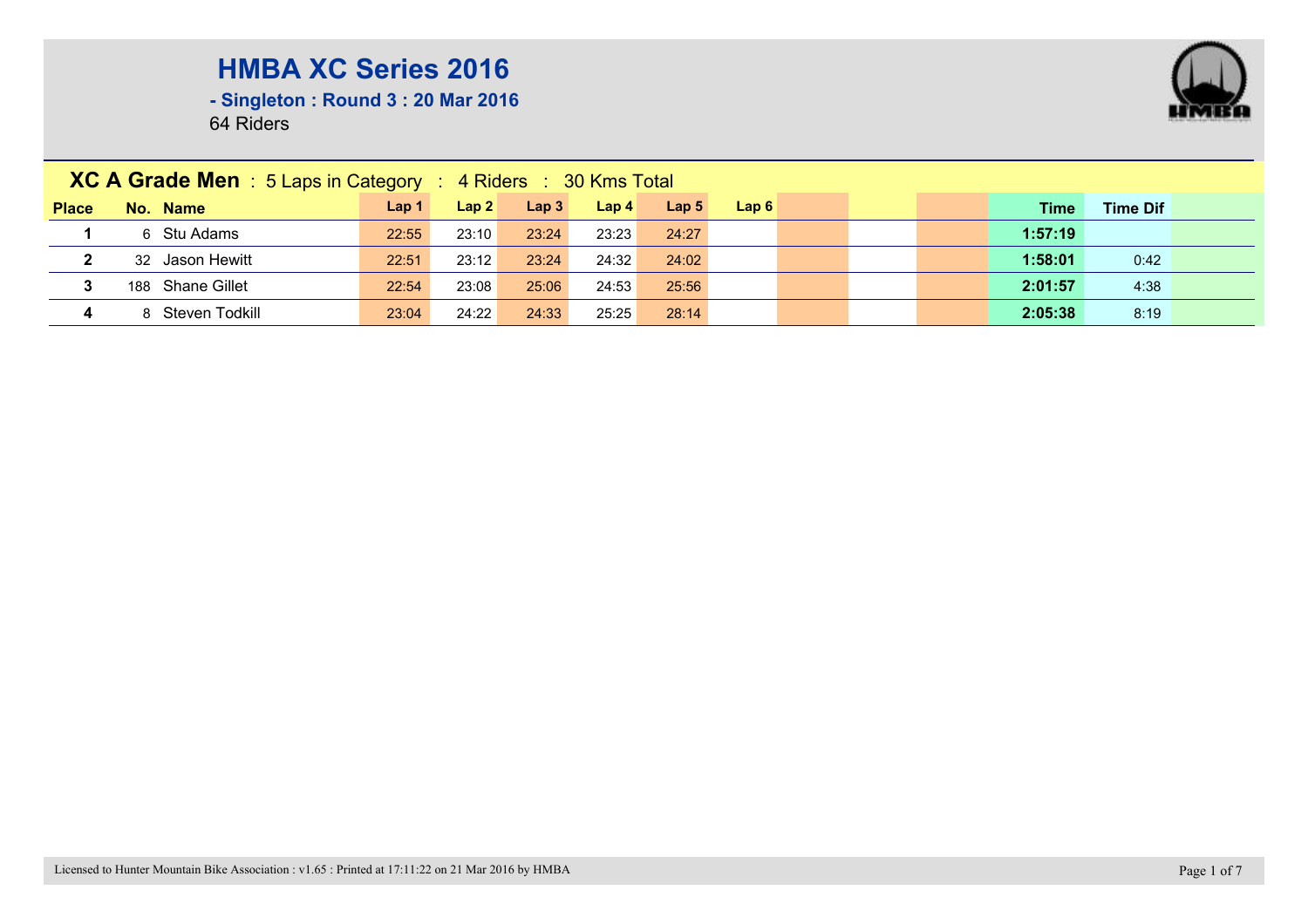**- Singleton : Round 3 : 20 Mar 2016**



|              | XC A Grade Women : 4 Laps in Category : 1 Riders : 24 Kms Total |       |       |       |       |                  |       |  |  |  |             |                 |  |  |
|--------------|-----------------------------------------------------------------|-------|-------|-------|-------|------------------|-------|--|--|--|-------------|-----------------|--|--|
| <b>Place</b> | No. Name                                                        | Lap 1 | Lap2  | Lap3  | Lap4  | Lap <sub>5</sub> | Lap 6 |  |  |  | <b>Time</b> | <b>Time Dif</b> |  |  |
|              | 65 Sue Tripney                                                  | 33:42 | 31:06 | 30:45 | 29:43 |                  |       |  |  |  | 2:05:16     |                 |  |  |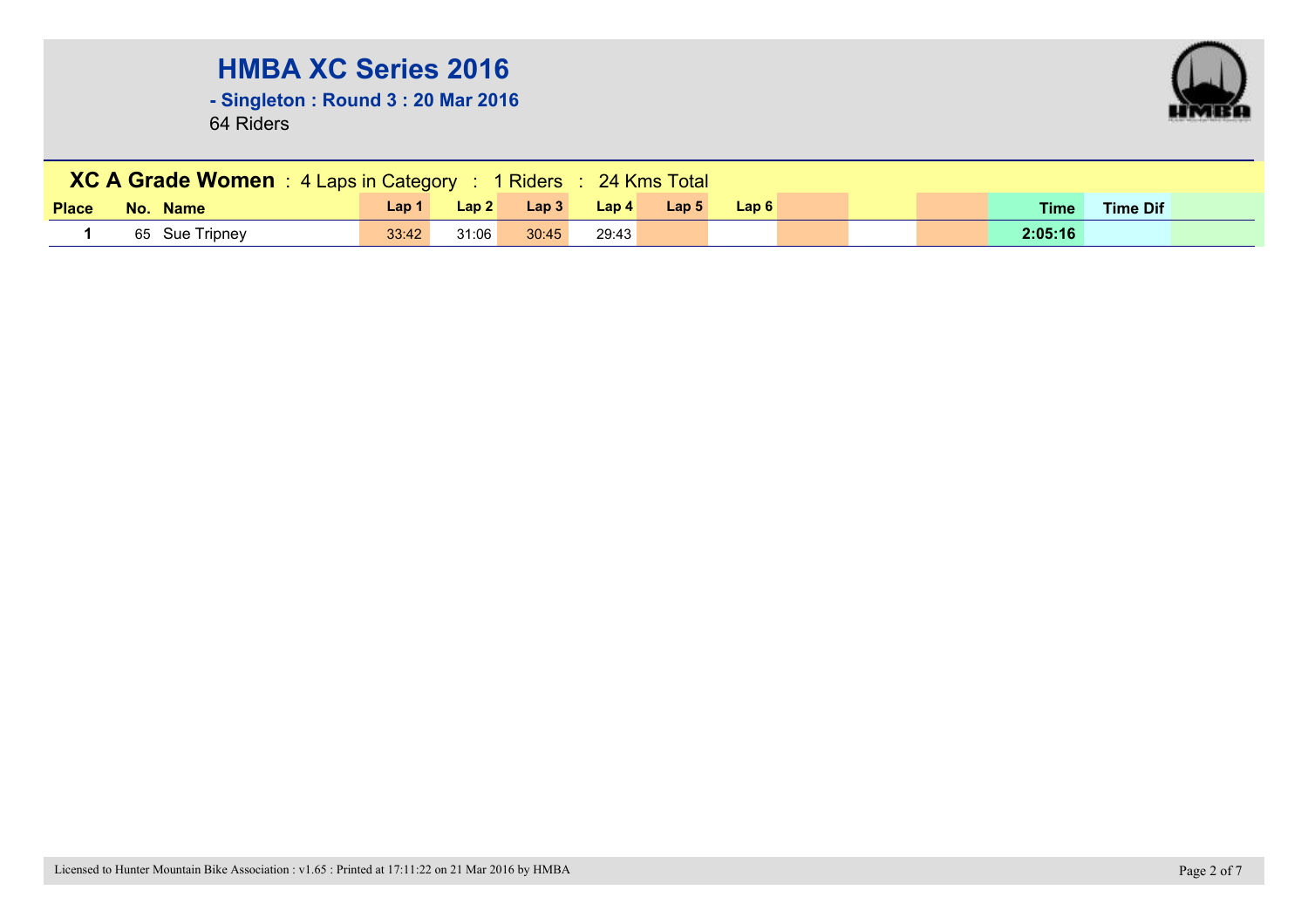**- Singleton : Round 3 : 20 Mar 2016**



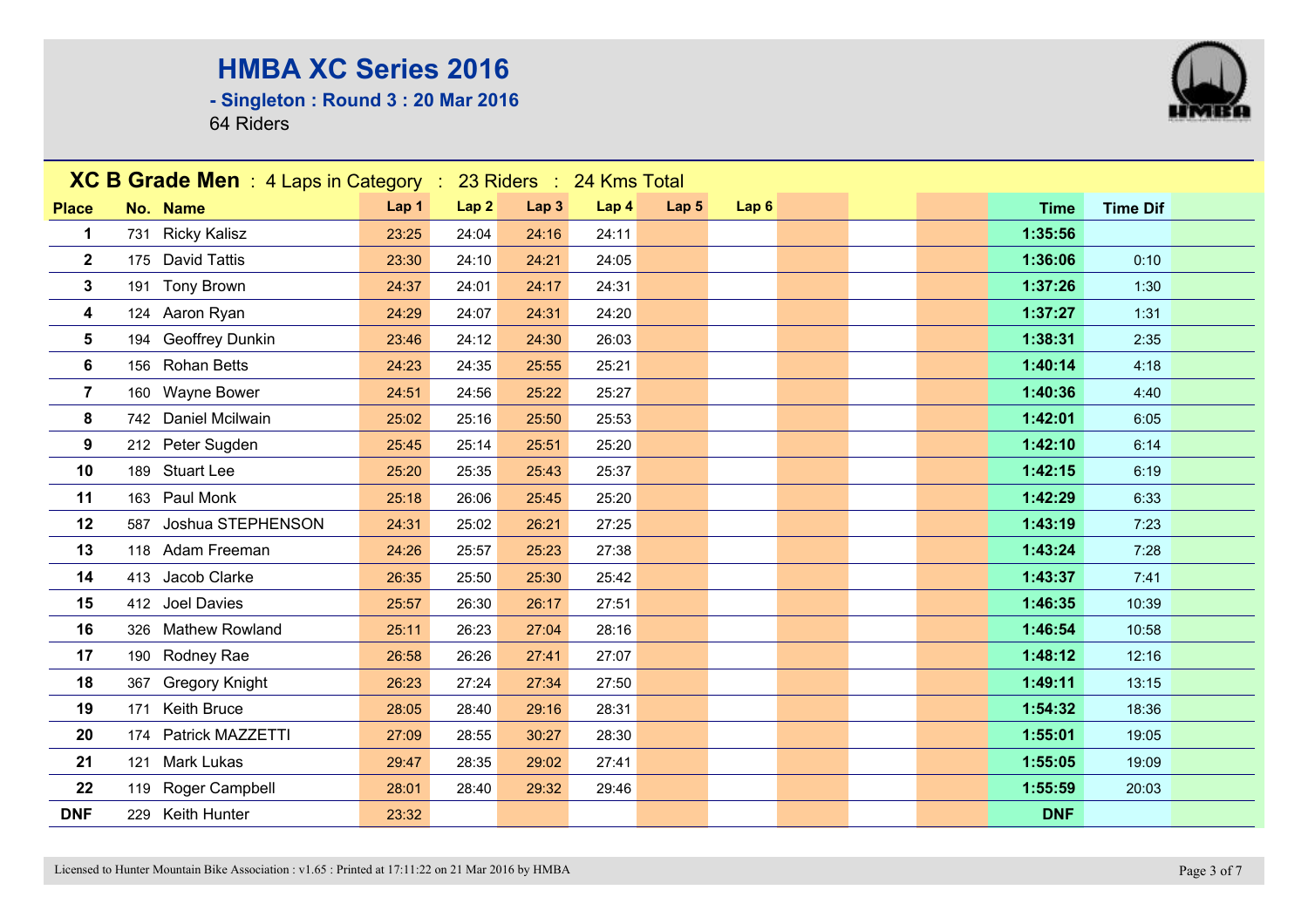

**- Singleton : Round 3 : 20 Mar 2016**

|                         | <b>XC B Grade Women</b> : $3$ Laps in Category : $8$ Riders : $18$ Kms Total |                  |       |       |                  |                  |      |  |  |  |         |                 |  |
|-------------------------|------------------------------------------------------------------------------|------------------|-------|-------|------------------|------------------|------|--|--|--|---------|-----------------|--|
| <b>Place</b>            | No. Name                                                                     | Lap <sub>1</sub> | Lap2  | Lap 3 | Lap <sub>4</sub> | Lap <sub>5</sub> | Lap6 |  |  |  | Time    | <b>Time Dif</b> |  |
|                         | 53 Nicole Sutton                                                             | 26:55            | 26:49 | 27:15 |                  |                  |      |  |  |  | 1:20:59 |                 |  |
| $\overline{\mathbf{2}}$ | <b>Emily Dreaper</b><br>117                                                  | 28:52            | 28:55 | 28:47 |                  |                  |      |  |  |  | 1:26:34 | 5:35            |  |
| 3                       | 74 Tori Taylor                                                               | 29:31            | 28:53 | 29:12 |                  |                  |      |  |  |  | 1:27:36 | 6:37            |  |
| 4                       | 83 Karen Webb                                                                | 29:29            | 29:54 | 30:35 |                  |                  |      |  |  |  | 1:29:58 | 8:59            |  |
| 5                       | 75 Donna Dawson                                                              | 33:00            | 34:05 | 35:41 |                  |                  |      |  |  |  | 1:42:46 | 21:47           |  |
| 6                       | 108 Sally-Anne Henderson                                                     | 34:46            | 34:24 | 34:04 |                  |                  |      |  |  |  | 1:43:14 | 22:15           |  |
| $\overline{7}$          | 39 Louise Jones                                                              | 36:56            | 35:23 | 37:32 |                  |                  |      |  |  |  | 1:49:51 | 28:52           |  |
| 8                       | <b>Tresa Morton</b><br>54                                                    | 37:03            | 36:33 | 37:37 |                  |                  |      |  |  |  | 1:51:13 | 30:14           |  |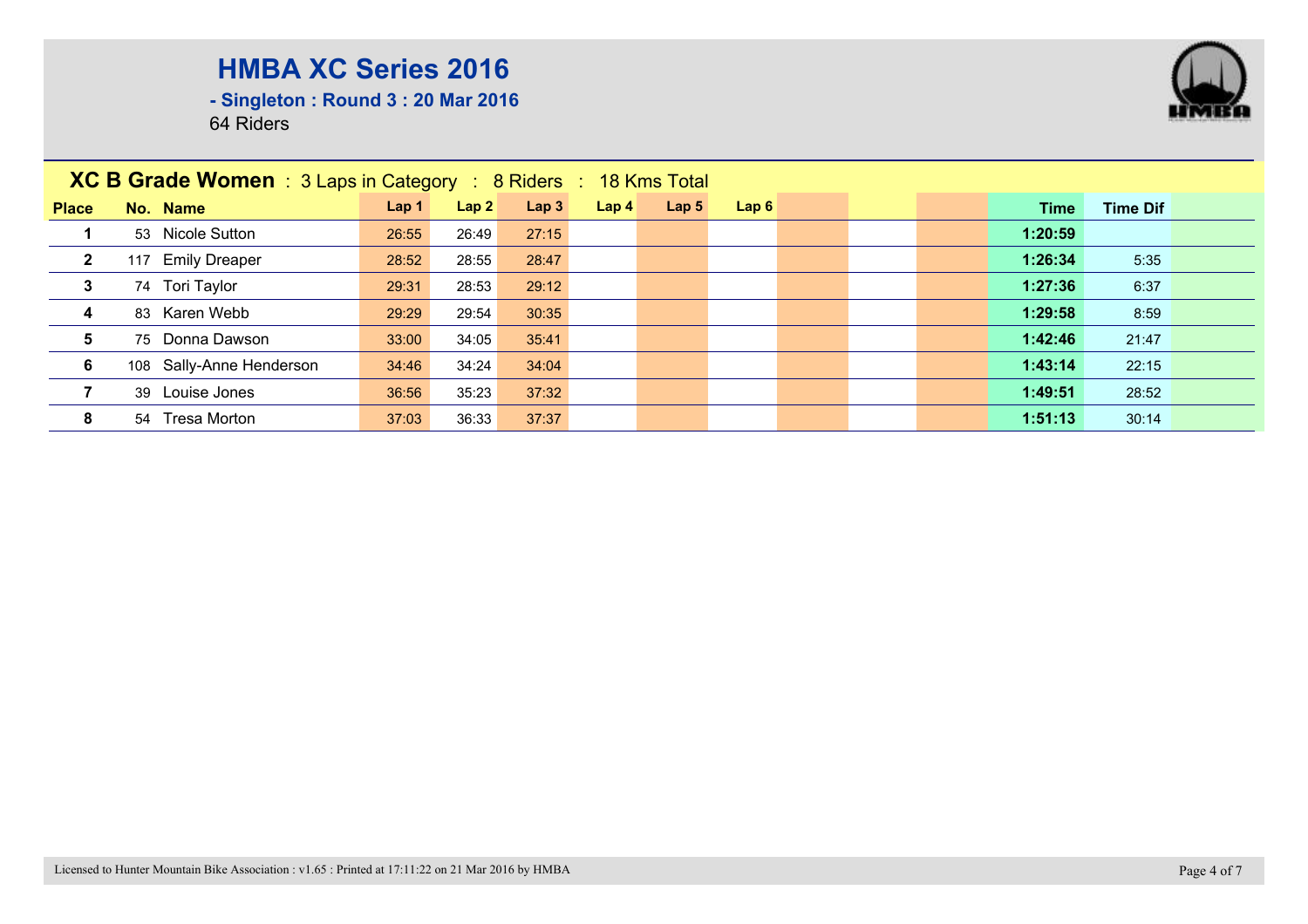**- Singleton : Round 3 : 20 Mar 2016**

| <b>XC C Grade Men</b> : 3 Laps in Category : 17 Riders : 18 Kms Total |                       |       |       |       |      |                  |      |  |             |                 |  |
|-----------------------------------------------------------------------|-----------------------|-------|-------|-------|------|------------------|------|--|-------------|-----------------|--|
| <b>Place</b>                                                          | No. Name              | Lap 1 | Lap2  | Lap3  | Lap4 | Lap <sub>5</sub> | Lap6 |  | <b>Time</b> | <b>Time Dif</b> |  |
| 1                                                                     | 385 Philip Dunne      | 25:16 | 25:36 | 25:42 |      |                  |      |  | 1:16:34     |                 |  |
| $\mathbf{2}$                                                          | 422 Dallas Barham     | 26:11 | 25:45 | 25:15 |      |                  |      |  | 1:17:11     | 0:37            |  |
| $\mathbf{3}$                                                          | 409 Leonardo MAZZETTI | 26:14 | 26:29 | 26:44 |      |                  |      |  | 1:19:27     | 2:53            |  |
| 4                                                                     | 429 Stephen Powis     | 26:13 | 26:31 | 27:25 |      |                  |      |  | 1:20:09     | 3:35            |  |
| 5                                                                     | 417 Matthew Frost     | 26:10 | 26:40 | 27:47 |      |                  |      |  | 1:20:37     | 4:03            |  |
| 6                                                                     | 521 Clint Musgrove    | 27:14 | 28:21 | 27:06 |      |                  |      |  | 1:22:41     | 6:07            |  |
| $\overline{7}$                                                        | 327 Wayne BARTLETT    | 27:00 | 27:55 | 27:49 |      |                  |      |  | 1:22:44     | 6:10            |  |
| 8                                                                     | 382 Darren O'Brien    | 26:41 | 28:19 | 29:21 |      |                  |      |  | 1:24:21     | 7:47            |  |
| $\boldsymbol{9}$                                                      | 358 Matthew Pryor     | 27:03 | 28:57 | 28:54 |      |                  |      |  | 1:24:54     | 8:20            |  |
| 10                                                                    | 323 Joe Adamthwaite   | 27:11 | 29:00 | 28:58 |      |                  |      |  | 1:25:09     | 8:35            |  |
| 11                                                                    | 370 Mark Welsh        | 27:56 | 29:10 | 29:08 |      |                  |      |  | 1:26:14     | 9:40            |  |
| 12                                                                    | 798 Ken Dreaper       | 28:15 | 29:05 | 29:33 |      |                  |      |  | 1:26:53     | 10:19           |  |
| 13                                                                    | 357 Jason Huebner     | 28:57 | 30:15 | 29:00 |      |                  |      |  | 1:28:12     | 11:38           |  |
| 14                                                                    | 368 Dean Kozlik       | 28:21 | 36:06 | 28:06 |      |                  |      |  | 1:32:33     | 15:59           |  |
| 15                                                                    | 337 Wolf Skafte-Zauss | 30:27 | 31:46 | 33:14 |      |                  |      |  | 1:35:27     | 18:53           |  |
| 16                                                                    | 384 Gordon Lewins     | 35:00 | 34:17 | 34:48 |      |                  |      |  | 1:44:05     | 27:31           |  |
| <b>DNF</b>                                                            | 418 Alex Lee          | 36:53 | 39:22 |       |      |                  |      |  | <b>DNF</b>  |                 |  |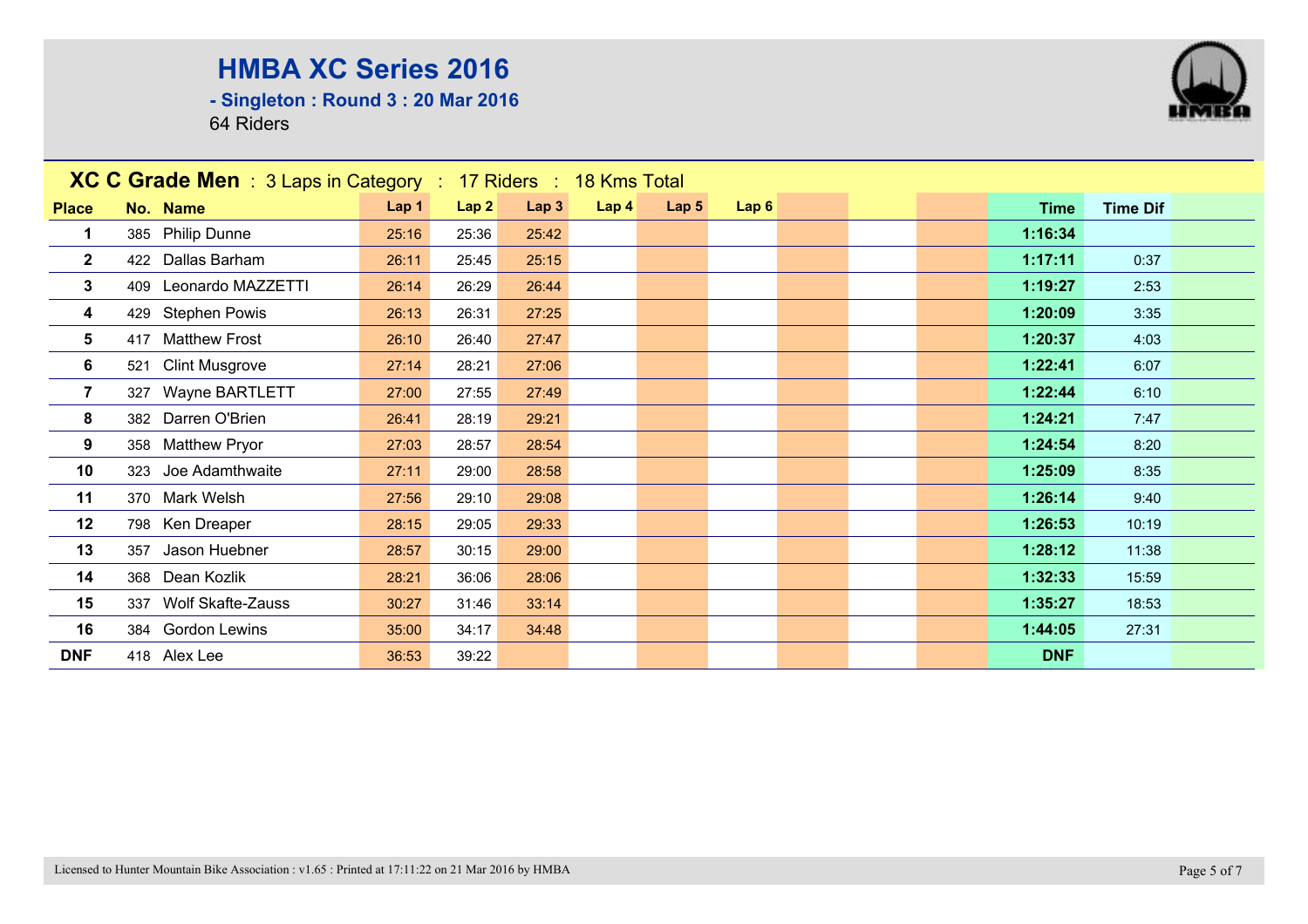**- Singleton : Round 3 : 20 Mar 2016**

|                         | XC D Grade Men : 2 Laps in Category : 10 Riders : 12 Kms Total |                  |       |      |                  |                  |      |  |  |  |         |                 |  |
|-------------------------|----------------------------------------------------------------|------------------|-------|------|------------------|------------------|------|--|--|--|---------|-----------------|--|
| <b>Place</b>            | No. Name                                                       | Lap <sub>1</sub> | Lap2  | Lap3 | Lap <sub>4</sub> | Lap <sub>5</sub> | Lap6 |  |  |  | Time    | <b>Time Dif</b> |  |
|                         | 708 Russell Hart                                               | 29:50            | 29:39 |      |                  |                  |      |  |  |  | 59:29   |                 |  |
| $\overline{2}$          | 375 John Carr                                                  | 31:02            | 29:09 |      |                  |                  |      |  |  |  | 1:00:11 | 0:42            |  |
| $\mathbf{3}$            | 760 Andrew Hardy                                               | 31:04            | 29:47 |      |                  |                  |      |  |  |  | 1:00:51 | 1:22            |  |
| $\overline{\mathbf{4}}$ | 568 Anthony Edwards                                            | 31:08            | 29:49 |      |                  |                  |      |  |  |  | 1:00:57 | 1:28            |  |
| 5                       | 615 Josh Smailes                                               | 30:38            | 31:29 |      |                  |                  |      |  |  |  | 1:02:07 | 2:38            |  |
| 6                       | 612 Jayson Carr                                                | 31:00            | 33:26 |      |                  |                  |      |  |  |  | 1:04:26 | 4:57            |  |
|                         | 598 Robert Pretty                                              | 32:37            | 32:26 |      |                  |                  |      |  |  |  | 1:05:03 | 5:34            |  |
| 8                       | 580 Matthew McDonald                                           | 29:54            | 35:15 |      |                  |                  |      |  |  |  | 1:05:09 | 5:40            |  |
| 9                       | 596 Darren Kane                                                | 33:33            | 33:55 |      |                  |                  |      |  |  |  | 1:07:28 | 7:59            |  |
| 10                      | 701 Allen Shrimpton                                            | 35:24            | 33:31 |      |                  |                  |      |  |  |  | 1:08:55 | 9:26            |  |